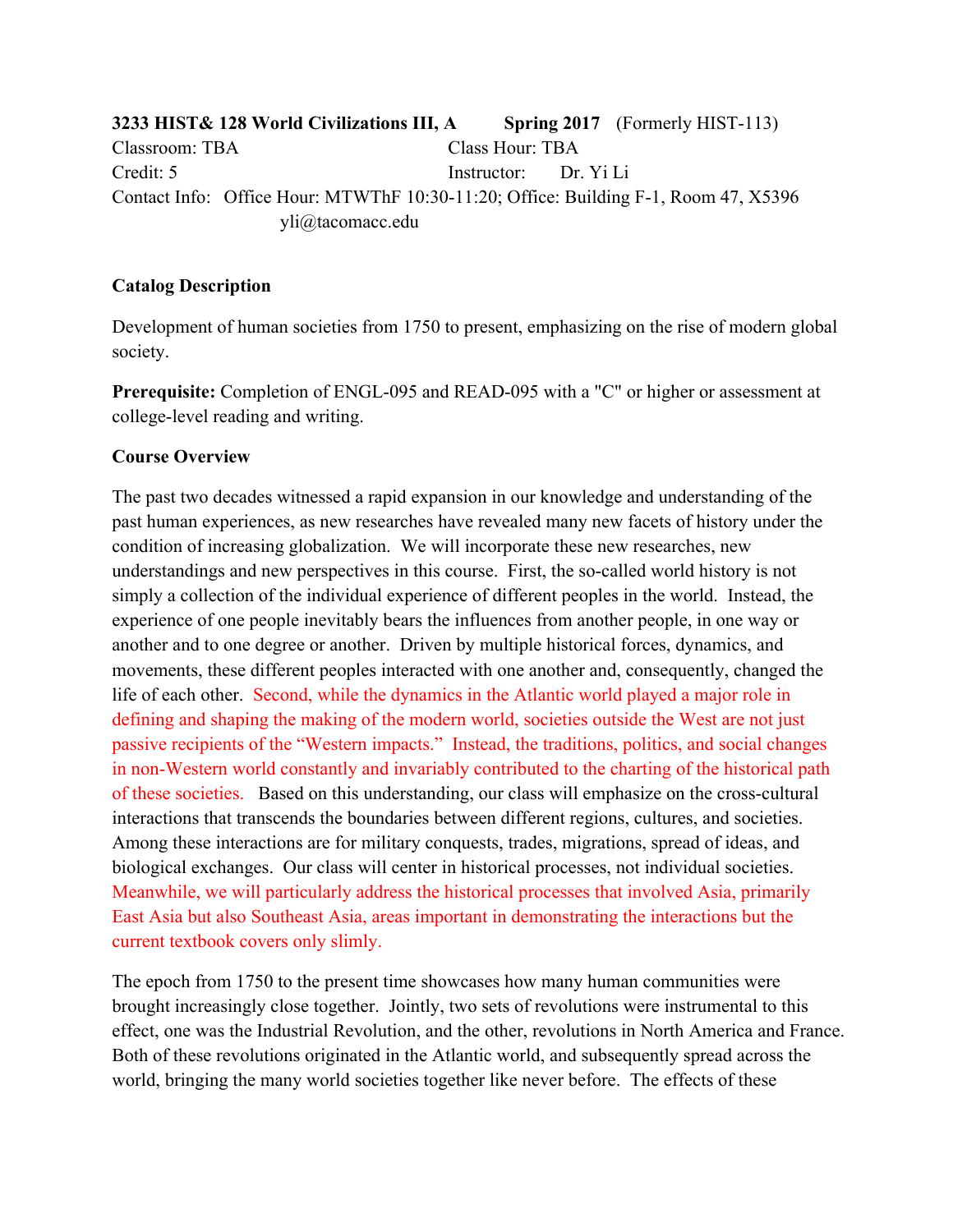revolutions, economic modernization and building of nation-state, seem to have become the right and inevitable path of all societies.

There were resistances and continuous searches for alternatives, however, even from the early phase of modernization. These alternatives, especially exemplified in the experiences of East and Southeast Asia, challenged the idea that the path that the West followed was universal, and sought to achieve the goal of modernization without Westernization. This defiance to the West was weak when facing Western imperialism, but as empire-building continued, competitions among the developed nations led to conflicts, which climaxed in global wars.

The global wars in turn not only caste more reasonable doubt on the assumption that the Western path was right universally and inevitable, but also cut loose the world system where the West dominated, allowing alternative visions to grow strong and develop into movements and, sometimes, gain power. The two major alternatives to the Western path in the 20th century were conservatism on the right, and radicalism on the left. The challenge from the right first stole the show in the 1930s, when Western liberalism faced great difficulties that grew out of its own system. The extreme forms of this challenge, fascism, Nazism, and militarism, left behind a trail of devastation on the world. On the other hand, the challenge from the left, in the form of communist socialism that aimed at digging the grave for capitalism, began to loom big in the post-WWII era, resulting in the Cold War that lasted through the late 20th century. This threeway play, while centered in the Western world and left a bearing on global societies, was also enhanced, propelled, and complicated by the local dynamics released in the non-Western world, especially in East and Southeast Asia.

As the Cold War came to an abrupt end in 1991, the world entered a phase of great uncertainty. The triumphs of the West over Nazi Germany and Communist Soviet were costly; across the world the search for alternative paths continues, and old Western imperialism came to a dead end as countries in Asia and Africa gained independence. Meanwhile, new factors joined in to further tip the balance of power in the world: new technology, unprecedented growth and movements of population, pollution, new economic powers represented by Japan, the "four little tigers", and subsequently China, jointly bring the worlds apart increasingly together.

### **Degree Learning Outcomes:**

http://www.tacomacc.edu/abouttcc/missionvisionandstrategicplan/

**Program Learning Outcomes Social Sciences:** Upon completion of the Social Sciences courses, students will be able to

- 1. Demonstrate knowledge of some major empirical findings of the social sciences.
- 2. Demonstrate an understanding of some of the concepts, theories, and methods used within the social sciences to understand human behavior/events.
- 3. Objectively identify some social variables that have shaped one's own point of view.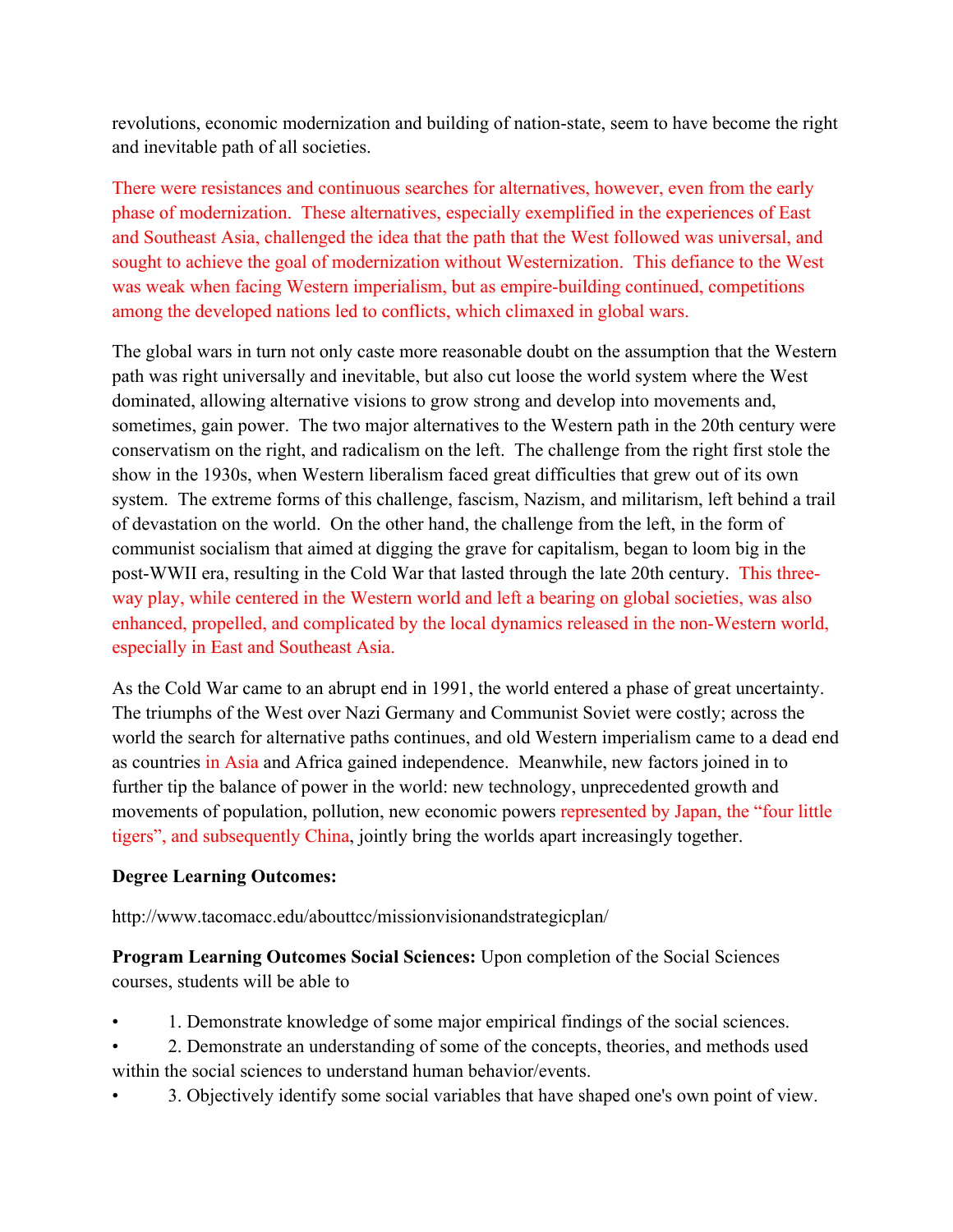• 4. Engage with or accurately represent a point of view that is different from one's own.

• 5. Apply concepts and tools from the social sciences to explain or analyze a social phenomenon, process, event, conflict, or issue.

• 6. Evaluate the quality/credibility of information from various kinds of sources (academic, journalistic, popular media).

• 7. Present social science information according to appropriate academic standards.

# **Detailed Course Outcomes**

• 1. Understand the past experience of humankind as an interesting, interrelated, and integral whole. (COK, LWC, COM, CT)

• 2. Develop the ability to read, comprehend, and interpret history books. (COM, CT)

• 3. Understand the factors, dynamics and forces that have influenced and affected the course of history. (COK, LWC, COM, CT)

• 4. Characterize the different phases in history, identify the theme(s) in each of these phases, and explain the transitions between one phase and another. (COK, COM, CT)

• 5. Use history as a mirror by which to better understand the contemporary world. (LWC, COK, COM, CT)

• 6. Develop appropriate sensitivity toward today's multiculturalism. (LWC, CT)

• 7. Identify and describe significant characteristics of various cultures (COK, CRT, COM).

• 8. Summarize significant historical events and effects surrounding initial and sustained contact between different cultures (CRT, COM, COK).

• 9. Describe and analyze the effects of government systems and policies towards the integration and separation of these cultures from the 18th through the present time. (COK, CRT, COM).

• 10. Explore and assess issues related to contemporary multiculturalism in today's world, (COM, CRT, COK)

**Instructional Methods Used:** Class Discussion, Quiz, Research, Presentation, Exam

# **Textbook and Supplementary Material**

Bonnie G. Smith &, *Crossroads and Cultures: A History of the World's Peoples*. Vol. C. Boston: Bedford/St Martin's, 2012

# **Technology**

Access to a computer and connection to the Internet, Microsoft Word, available on campus in Information Commons, Library, and the Gig Harbor Center.

# **Assignment**

**Short Essays**: There will be seven (7) short essays, on the topic basis. The short essays are aimed at examining your understanding of the main themes and ideas in a given topic, which we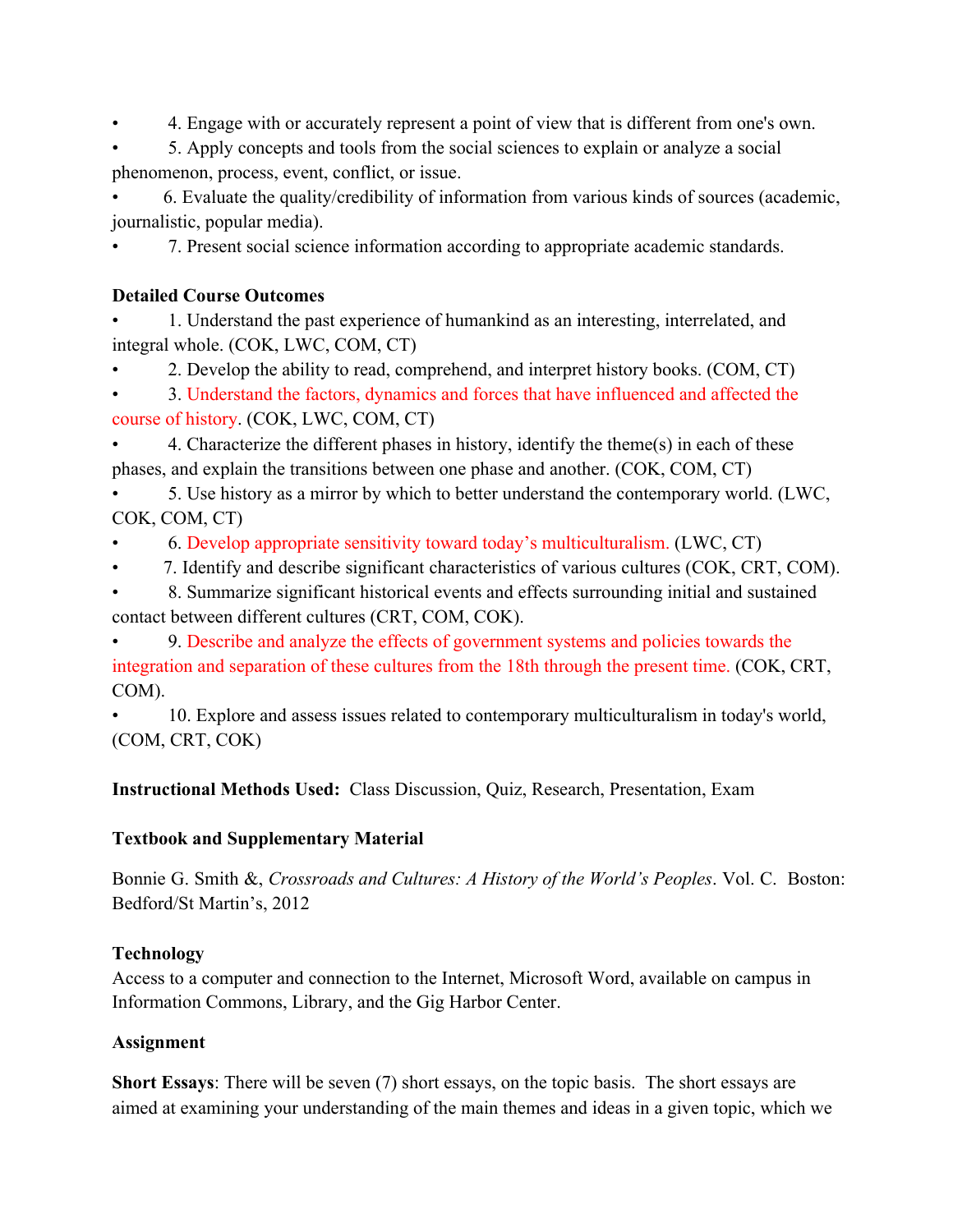usually discuss in length in the class. The total points you earn in all these essays counts for 27% of your final course grade.

**Quiz:** There will be seven (7) quizzes. The quizzes are aimed at making sure that you do the reading in each chapter, which are the foundation for the class discussion. The total points you earn in all quizzes counts for 27% of your final course grade.

**Research Paper:** Students will write a research paper. You will choose a topic that interests you. As you follow the unfolding of the class discussion, you will gradually identify such a topic for yourself. You may choose just about anything within the scope of this class, that is, the world from 1750 to the present, the topic can be a person, an event, a treaty, an idea, a policy, a system, a war; a region, a society; or, you may choose a category to write about, such as trade, spread of culture, bio-exchanges, or conquest. Ultimately, I expect you, in your research, to address the theme of our class: how the worlds apart gradually came together, or whether or not they did at all.

I have set up a clear timeline for you to prepare and conduct your research. In the end of the sixth week, you will have to complete the topic-selection. Those who do so will earn one (1) point. In the end of the eighth week, you will turn in the thesis statement of your research, and an annotated bibliography. Those who do so will earn four (4) points. And, finally, the completed final draft of your paper can earn you as much as twelve (11) points. The total you may earn in the research is sixteen (16) points. See the class schedule for details on these deadlines.

**Presentation**: Students are required to give a presentation to the class on their research. Each student will have about ten (10) minutes of the class time to do the presentation. A combination of your participation, how well you are prepared and how well you demonstrate your point will determine the points you earn in the presentation. In addition, participation in the presentation is also taken into consideration. The max one may earn is ten (10) points.

Final: The final exam will be given online. There will be three (3) questions, from which you choose to answer two (2). The final question will be, very likely, a combination of several essay questions. The best way to prepare for your final exam is to review your quizzes every time. You can earn the rest of the 20% of your final course grade in the final.

The distribution of your course grade will be as follows:

| Quiz                                                    |  | 27%    | Quizzes $1 \& 2$ : 6 points each; Quizzes $3$ to $7: 3$ points each. |  |  |
|---------------------------------------------------------|--|--------|----------------------------------------------------------------------|--|--|
| <b>Short Essays</b>                                     |  | 27%    | Discs $1 \& 2$ : 6 points each; Discs 3 to 7, 3 points each.         |  |  |
| Research                                                |  | $16\%$ | 1 points on topic selection, 4 points on thesis statement and        |  |  |
| annotated bibliography 11 points on the completed paper |  |        |                                                                      |  |  |
| Presentation                                            |  | $10\%$ | 3 points on participation, 7 points on presentation                  |  |  |
| Final                                                   |  | $20\%$ | 10 points on each of the two essay questions you answer.             |  |  |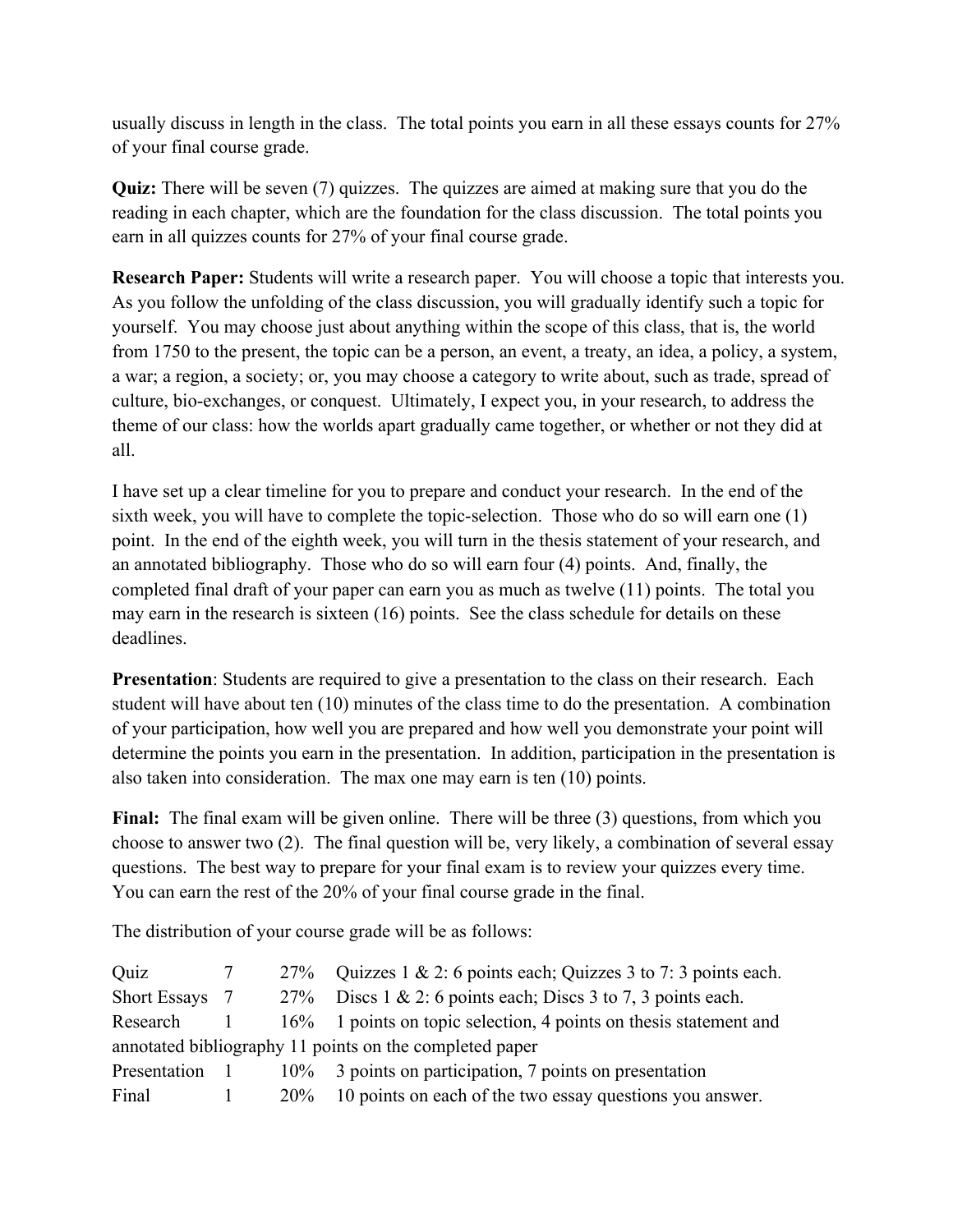### **Total 100%**

### **Evaluation Criteria & Grading Standards**

In accordance with the college's regulations, the grading system in this course will be standardized. The assessment of your outcome of learning will be based on the following four areas:

- 1. Understanding of the major historical events, concepts, and themes
- 2. Ability to critically analyze the course material
- 3. Concise articulation of your ideas

Your course work will be graded on a 0-100 scale. Every time you complete a test or a quiz, you are accumulating your final score. For example, you receive an 8 out of 10 in the first test, this means that you are given a chance to make 10% of the total final score of 100 but you score only 8%. In other words, you loss 2% of the total final score of 100, yet, you will still have chances to earn the remaining 90%. Your total earnings in quizzes, papers, and book report will be added up toward a sum, and whatever that sum is will be your final score in the 100 scale. In the end, the number grade will be converted to a letter grade to appear on your transcript. Below is the converting rate:

94-100 A 84-86 B 74-76 C 60-64 D 87-89 B+ 77-79 C+ 65-69 D+ 90-93 A-80-83 B- 70-73 C- 59 or less E

### **Academic Dishonesty**

Students at Tacoma Community College are expected to be honest and forthright in their educational endeavors. Cheating, plagiarism, fabrication and other forms of academic dishonesty corrupt the learning process and threaten the educational environment for all students.

The consequences of academic dishonesty may vary with the situation and the individual instructor. All instructors will include in the course syllabus a policy on, and sanctions for, academic dishonesty. If a student is guilty of, or admits to, academic dishonesty, an instructor may impose sanctions up to and including administrative withdrawal from the course and/or an 'E' grade for the course.

It is the official policy of Tacoma Community College that cheating, plagiarism, fabrication, and other forms of academic misconduct are grounds for disciplinary action under the Code of Students Rights and Responsibilities. A student accused of academic dishonesty may be reported to the appropriate college official for initiation of disciplinary proceedings which could result in disciplinary sanctions ranging from a warning to expulsion from the college.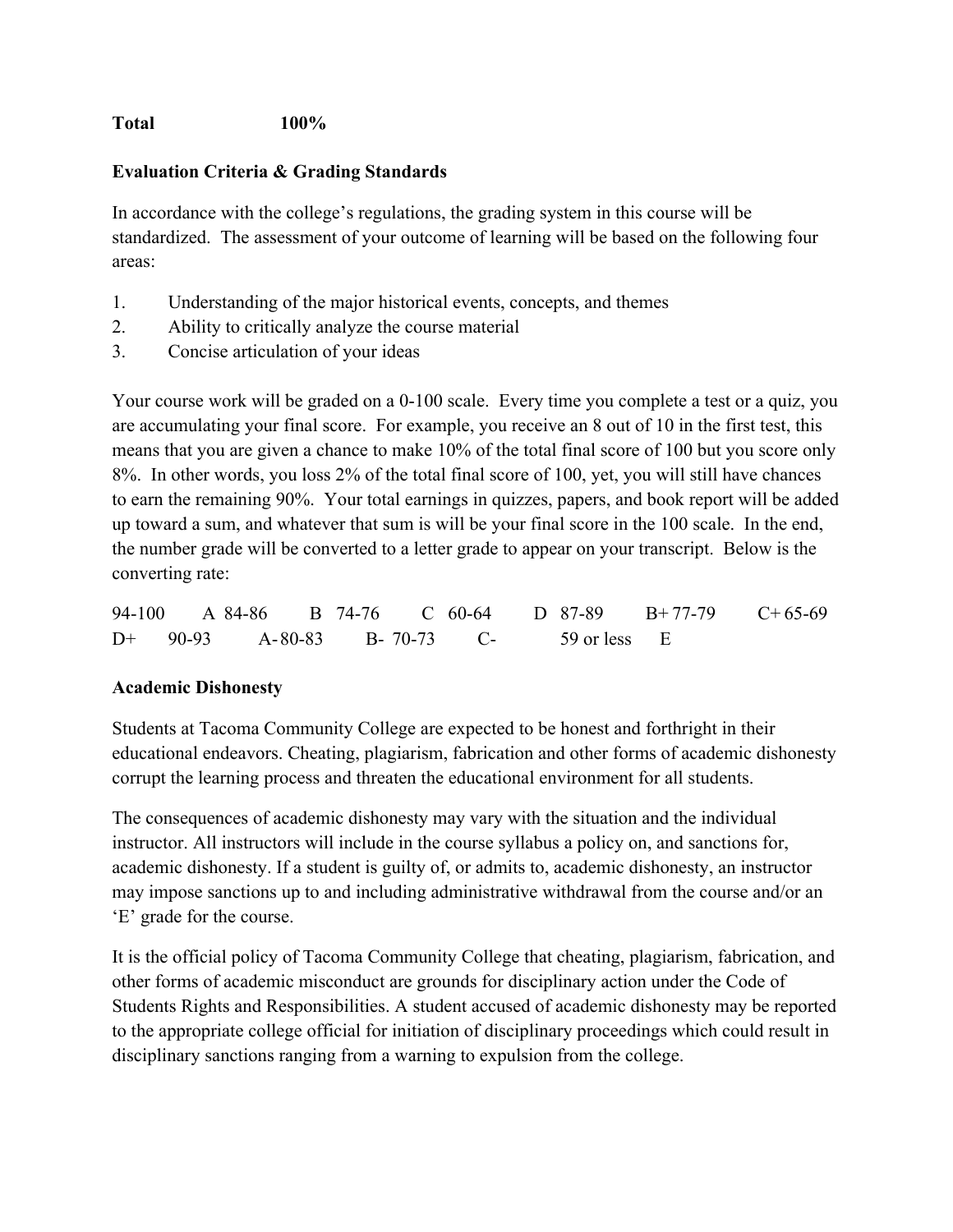Definitions of academic dishonesty and descriptions of the hearing and appeal processes are included in the Tacoma Community College Administrative Procedure for Academic Dishonesty, available in all administrative offices. Copies of the Code of Student Rights and Responsibilities are available in the office of the Vice President for Student Services in Bldg. 7.

#### **Accommodations**

Students with special needs – all students are responsible for all requirements of the class, but the way they meet these requirements may vary. If you need specific auxiliary aids or services due to a disability, please contact the Access Services office in Building 18 (253 566-5328). They will require you to present formal, written documentation of your disability from an appropriate professional. When this step has been completed, arrangement will be made for you to receive reasonable auxiliary aids or services.

### **Tentative Course Calendar**

| March 28                 | Class begins, Introduction             |                          |  |
|--------------------------|----------------------------------------|--------------------------|--|
| 1, March 29-April 8      | Chapters $23 & 24$                     | Online Quiz, Short essay |  |
| 2, April 11 to 22        | Chapters $25 & 26$                     | Online Quiz, Short essay |  |
| 3, April 25 to 28        | Chapter 27                             | Online Quiz, short essay |  |
| 4, April 29 to May 5     | Chapter 28                             | Online Quiz, Short essay |  |
| 5, May 6 to 11           | Chapter 29                             | Online Quiz, Short essay |  |
|                          | Selection of research topic due, May 6 |                          |  |
| 6, May 12 to 17 (4 days) | Chapter 30                             | Online Quiz, Short essay |  |
| 7, May 18 to 23 (4 days) | Chapter 31                             | Online Quiz, Short essay |  |
|                          | Thesis & Annotated Biblio due, May 20  |                          |  |
| 8, May 24 to June 3      | Presentation                           |                          |  |
| $9$ , June 6             | Completed paper due, review            |                          |  |
| 10, June 7               | Final exam                             |                          |  |

# **Classroom Policies**

All the TCC rules concerning attending class, absence, exams, incomplete, withdrawal, among other things, will be followed.

Attendance It is required that the enrolled students will participate in the discussions on time, and be attentive to all the online announcements.

Late Work Should any student is late in turning in course work, it is acceptable only when a written document is provided to prove that the work is late because of a situation beyond the student's control.

### **Etiquette for Classroom Dispute Resolution**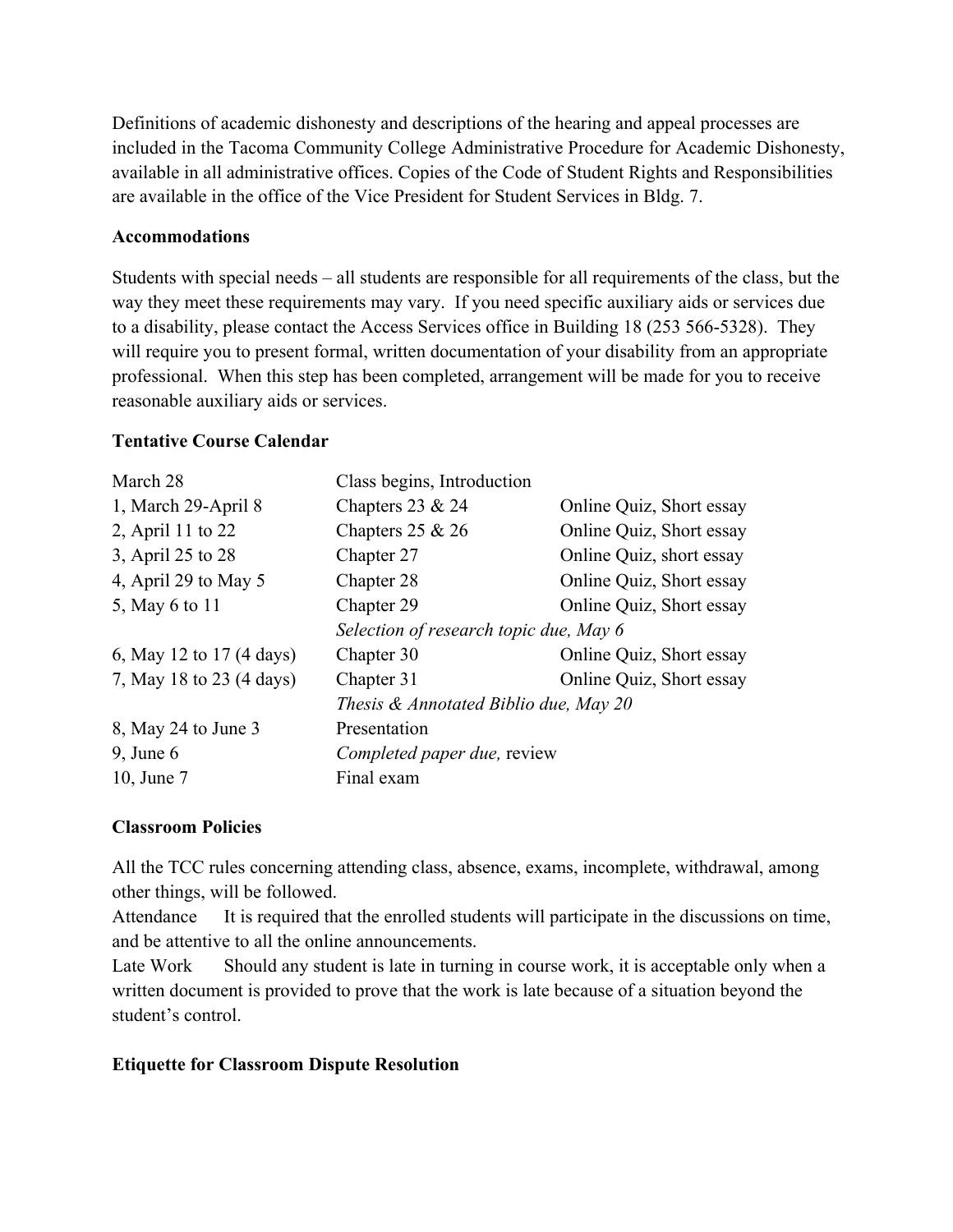If you have questions or concerns about this class or me, please come talk with me about your concerns. If we are unable to resolve your concerns, you may talk next with the Chair of the Program, Liz Fortenbery, in Building F-2. The Chair can assist with information about additional steps, if needed.

**Caveats: This syllabus and schedule are subject to change in the event of extenuating circumstances. If you are absent from class, it is your responsibility to check for announcements made while you were absent.**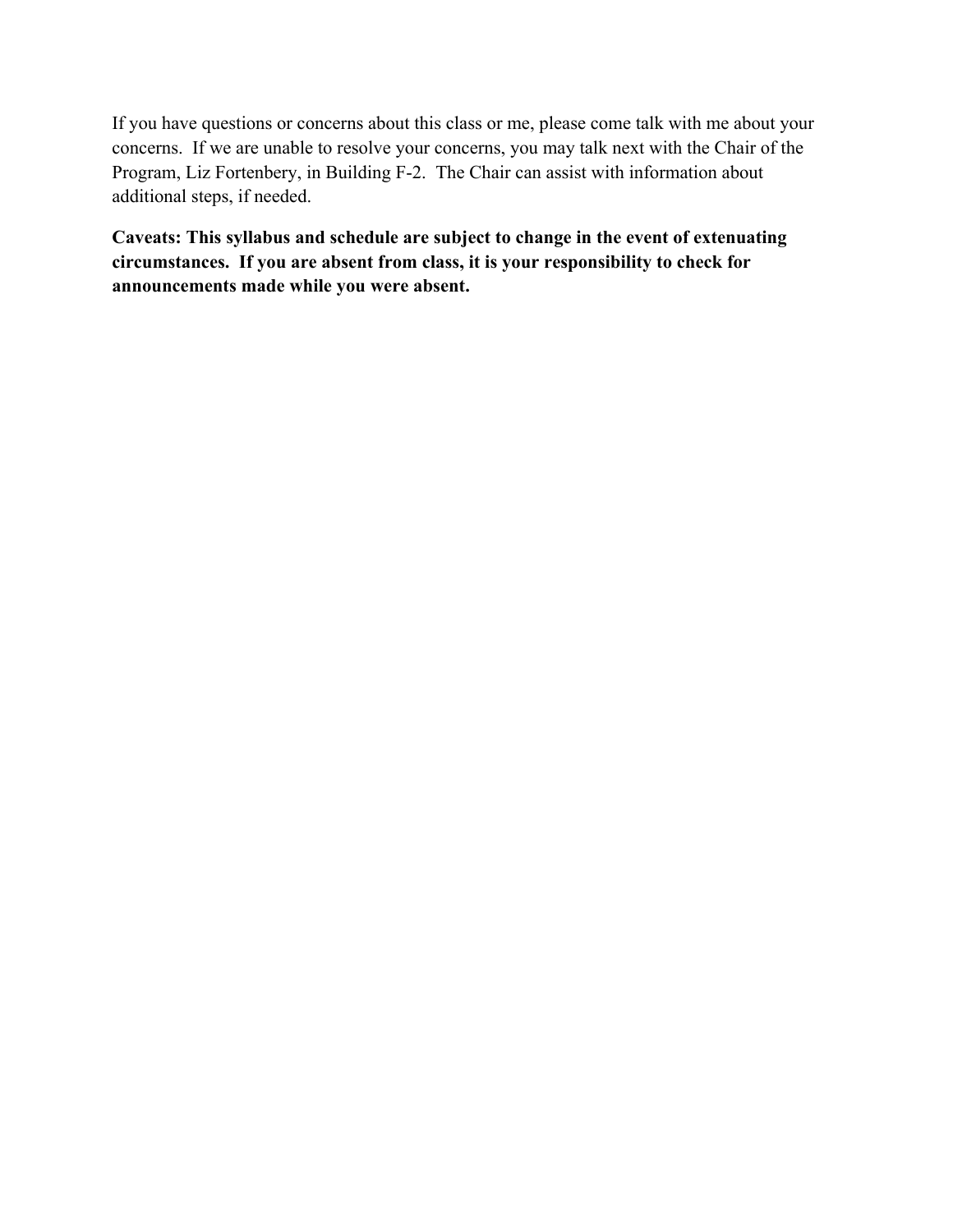### **A, Research Topic:**

You may choose just about anything within the scope of this class, that is, the world from 1750 to the present, The topic can be a person, an event, a treaty, an idea, a policy, a system, a war; a region, a society; or, you may choose a category to write about, such as trade, spread of culture, bio-exchanges, or conquest. Ultimately, I expect you, in your research, to address the theme of our class: how the worlds apart gradually came together, or whether or not they did at all.

### **B, Thesis Statement and Annotated Bibliography:**

What is it? Here is some explanation and an example.

Thesis statement must be an idea, not just some fact. For example, it will NOT be considered acceptable if you simply put:

*"I will examine how the Japanese defeated the Qing in the First Sino-Japanese War."* **(NO GOOD)**

Instead, you must say something like this:

### *"The Japanese were able to defeat the Qing in the First Sino-Japanese War because they were better prepared and organized, and had more advanced technology."* (**GOOD)**

In your annotated bibliography, you must have at least three (3) legitimate sources, either primary or secondary. By "legitimate" I mean that it needs to be some scholarly work with peer review, not just pulp fiction. For example, you can't list something people say about the Spanish that you heard in the restaurant or internet chat room and build your conclusion on it. The preferred source is books in print by scholars and experts in the subject. Many of us are adept in taking advantage of the online sources, but be most careful on that, because many of these sources are not peer-reviewed. If you build your research entirely on the internet sources, be critical of what you read from there.

Please take note that the following sources are not considered legitimate for your research. Those who list in their bibliography any one of these below will be marked off:

- 1. Our textbook or any other history textbooks;
- 2. Encyclopedia, any kind
- 3. Wikipedia
- 4. Dictionary
- 5. "Askme.com" and anything similar to that

After you work out a bibliography, you must annotate it. By annotating, you must provide the complete publishing information of the source, and give a few words about what this source is about, and how it helps you construct your idea and draw your conclusion. Here is a fictional example of the annotated bibliography:

1, John A. Smith, *Alexander in Greece*. Cambridge: Harvard University Press, 2011.

This book covers the earlier part of Alexander's career, and offers insights to the interactions between Alexander and his Greek neighbors, not only militarily but also politically and culturally. It reveals to me the many factors important in the rise to power of the first world conqueror, especially the Greek cultural influence on him.